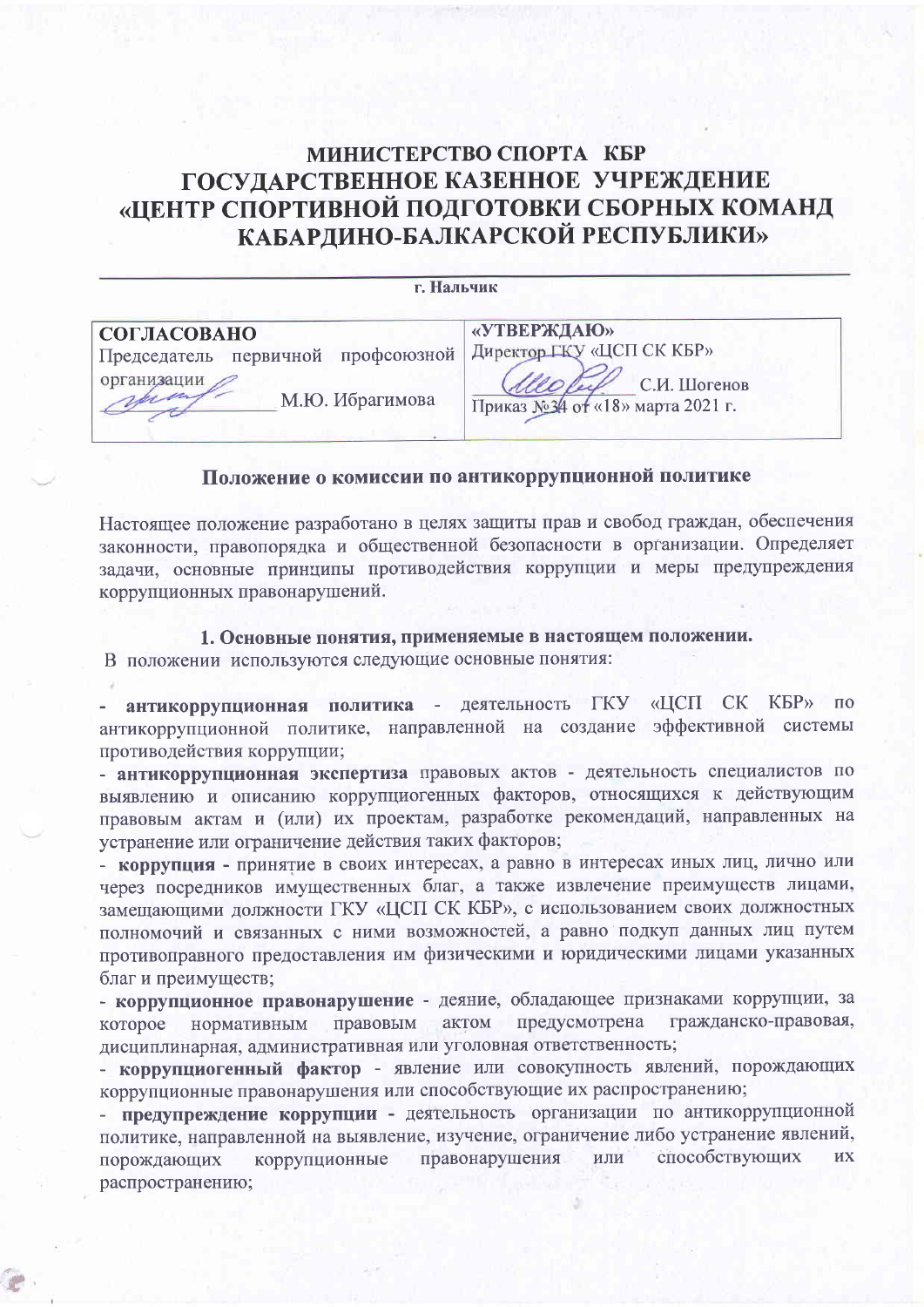- субъекты антикоррупционной политики - общественные и иные организации, уполномоченные в пределах своей компетенции осуществлять противодействие коррупции.

#### 2. Основные принципы противодействия коррупции.

Противодействие коррупции в организации осуществляется на основе следующих основных принципов:

- приоритета профилактических мер, направленных на недопущение формирования причин и условий, порождающих коррупцию;

- обеспечения четкой правовой регламентации деятельности, законности и гласности такой деятельности, государственного и общественного контроля над ней;

- приоритета защиты прав и законных интересов физических и юридических лиц;

- взаимодействия с общественными объединениями и гражданами.

### 3. Основные меры предупреждения коррупционных правонарушений.

Предупреждение коррупционных правонарушений осуществляется путем применения следующих мер:

- разработка и реализация антикоррупционных программ;

- проведение антикоррупционной экспертизы правовых актов и их проектов;

- антикоррупционные образование и пропаганда;

- иные меры, предусмотренные законодательством Российской Федерации.

# 4. План мероприятий по реализации стратегии антикоррупционной политики.

4.1. План мероприятий по реализации стратегии антикоррупционной политики является применение правовых, обеспечивающей согласованное мерой. комплексной экономических, организационных и иных мер, направленных на противодействие коррупции в организации.

4.2. План мероприятий по реализации стратегии антикоррупционной политики входит в состав комплексной программы профилактики правонарушений.

стратегии мероприятий  $\overline{0}$ реализации плана и принятие  $4.3.$ Разработка установленном порядке, осуществляется  $\overline{B}$ политики антикоррупционной законолательством.

### 5. Антикоррупционная экспертиза правовых актов и их проектов

5.1. Антикоррупционная экспертиза правовых актов и их проектов проводится с целью выявления и устранения несовершенства правовых норм, которые повышают вероятность коррупционных действий.

5.2. Решение о проведении антикоррупционной экспертизы правовых актов и их проектов принимается руководителем организации.

5.3. Граждане (ученики, родители, работники) вправе обратиться к председателю комиссии по антикоррупционной политике организации с обращением о проведении антикоррупционной экспертизы действующих правовых актов.

## 6. Антикоррупционные образование и пропаганда

6.1. Для решения задач по формированию антикоррупционного мировоззрения, повышения уровня правосознания и правовой культуры, в учреждении в установленном порядке организуется изучение правовых и морально-этических аспектов деятельности.

целенаправленную пропаганда представляет собой 6.2. Антикоррупционная деятельность средств массовой информации, координируемую и стимулируемую системой государственных заказов, содержанием которой являются просветительская работа в организации по вопросам противостояния коррупции в любых ее проявлениях,